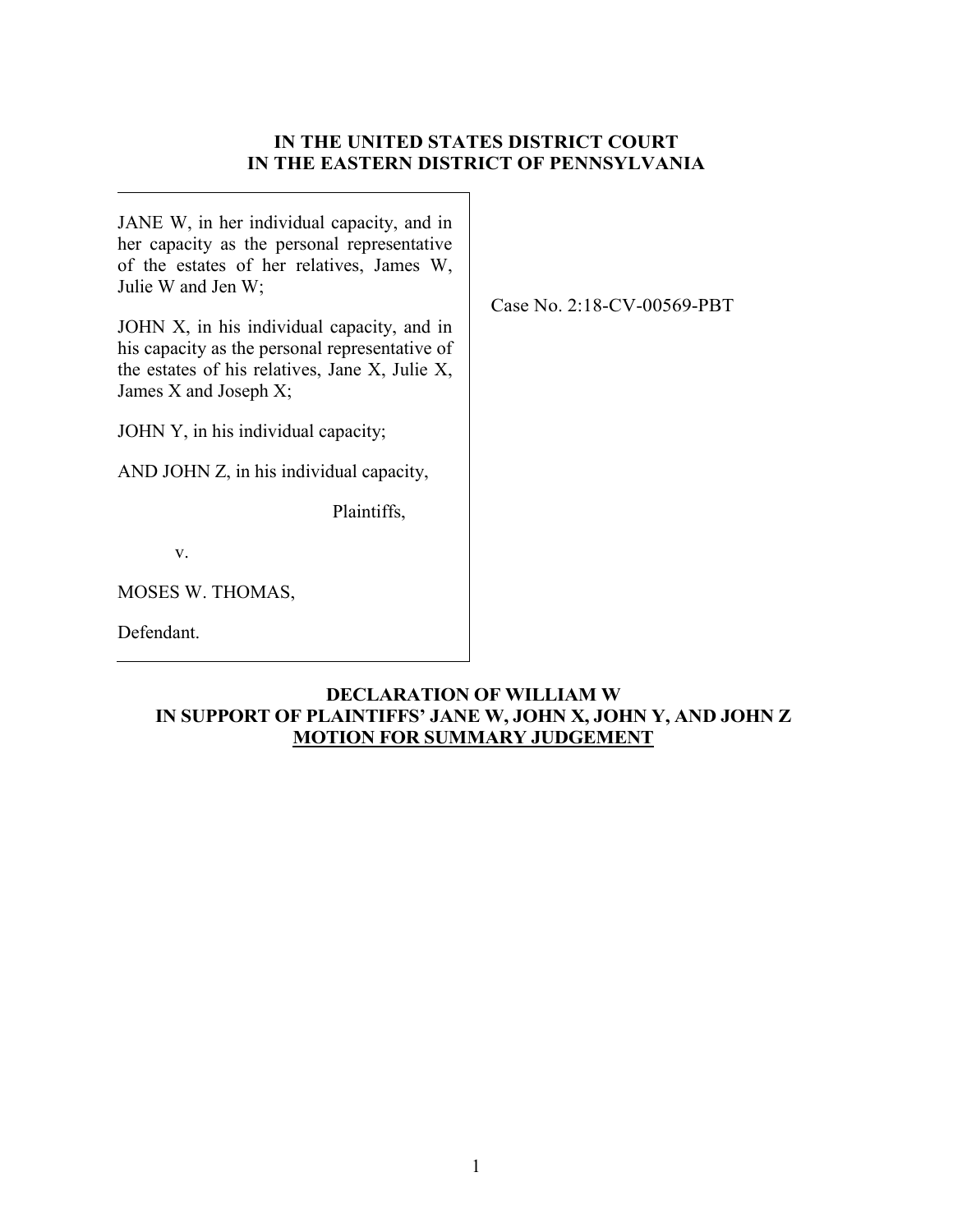I, William W, declare under 28 U.S.C. § 1746 as follows:

### **I. Personal Background**

1. I am a Liberian citizen and currently reside in , Liberia. I have lived in Liberia my whole life, except for two years in the early 1970s

. I am a member of the Kpelle tribe.

2. I have been an active member of the St. Peter's Lutheran Church (the "**Lutheran Church**") since 1986. In , I joined the church choir and a group that read the bible every morning. Two years later, in , I began volunteering to clean the church and prepare it for worship services. In , I became an usher at the church. I have also joined other committees at the church and have remained an active member there.

#### **II. The Refugee Center at the Lutheran Church**

3. When the first Liberian civil war broke out, I was working

at the Bishop's Compound, which is only a few blocks from the Lutheran Church in Sinkor, Monrovia. I began that job in and was living on the compound

. I also remained actively engaged at the Lutheran Church, volunteering and attending worship services there.

4. As Charles Taylor's soldiers approached Monrovia in mid-May 1990, tensions began mounting in Monrovia. Many civilians, especially people from Nimba county, began to flee their homes, seeking safety from the oncoming violence. They moved from one place to another, trying to seek refuge. During this time, people were being threatened in Monrovia, especially at night. Some mornings, I would wake up and find dead bodies in the street. Because of these threats and deaths, people began moving around, trying to find safe places to seek shelter.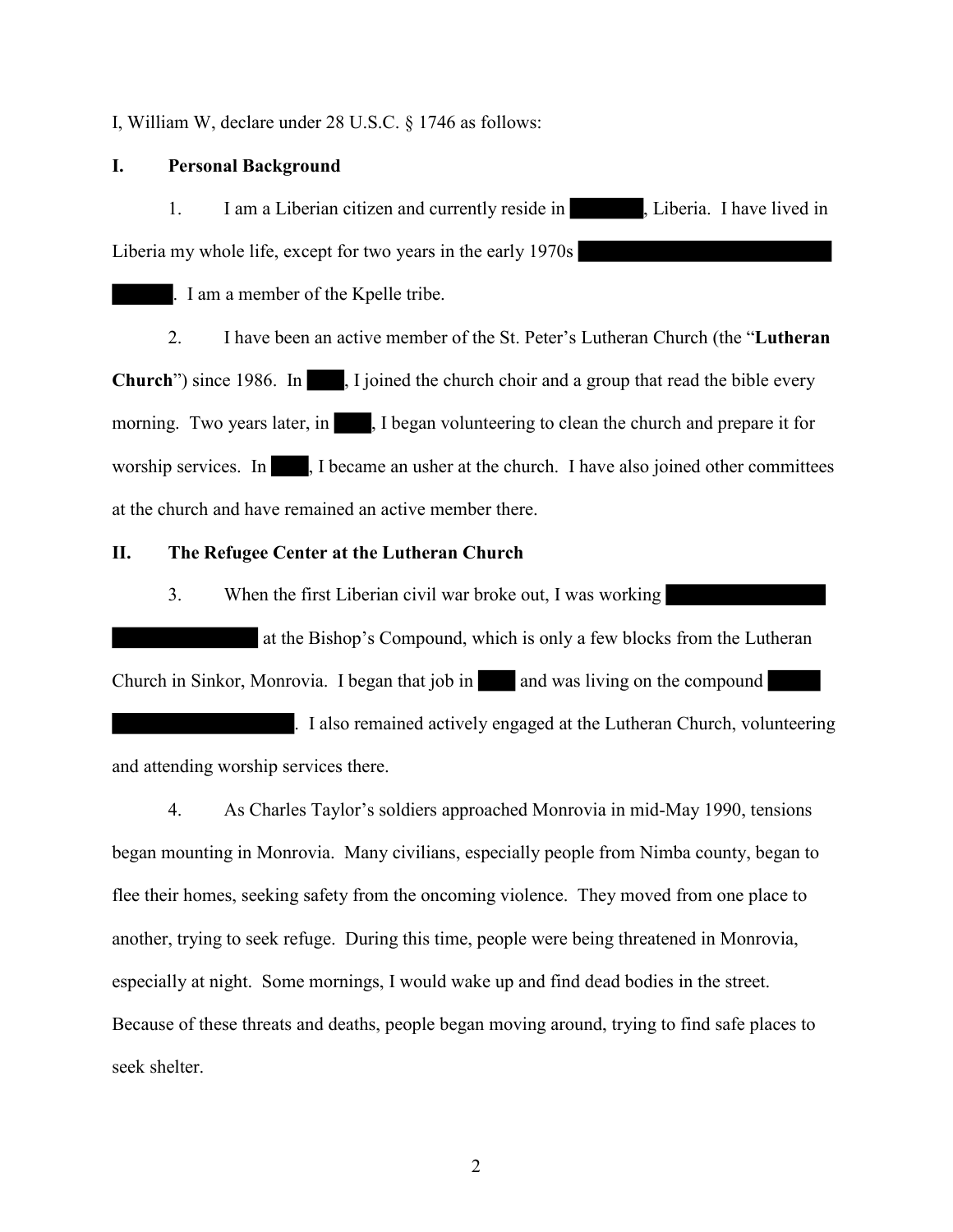5. One of the first places that civilians went to was the old United Nations ("**UN**") compound in Sinkor. People also sought shelter at other places, but many went to the UN compound thinking it would be safer because it was a compound belonging to an international institution. But the UN compound was not secure. One night, I believe at the end of May or beginning of June 1990, Armed Forces of Liberia ("**AFL**") soldiers went to the compound and abducted people, killed people, arrested people, and raped people.

6. Following this attack, Bishop Ronald Diggs, led the Christian community's effort to secure alternative shelter for the displaced persons. Bishops and church leaders from the Liberian Council of Churches met to discuss where people could go that could be safer. The community chose the Lutheran Church because they believed it to be a secure space. The church had a fence around it that was five or six feet high, and people thought that would offer protection to the compound. So, in early June 1990, the Bishops and church leaders took people from the UN compound and brought them to the Lutheran Church.

7. The church was clearly marked as a Red Cross shelter, as there was a Red Cross flag waving at the front of the church. There was also a UN flag at the church, and workers from the UN, World Health Organization, and Red Cross were all present at the church to support the civilians sheltering there. They worked together, under the guidance of the Liberian Council of Churches, to provide food, water, and basic medical care to the civilians sheltering at the church.

8. Members of the Lutheran Church were also at the church every day to assist the civilians sheltering there. The church members organized themselves to work in shifts to provide food and water to those taking shelter at the church, and to conduct devotions at the church. We organized ourselves so that during the day, there were always volunteers working at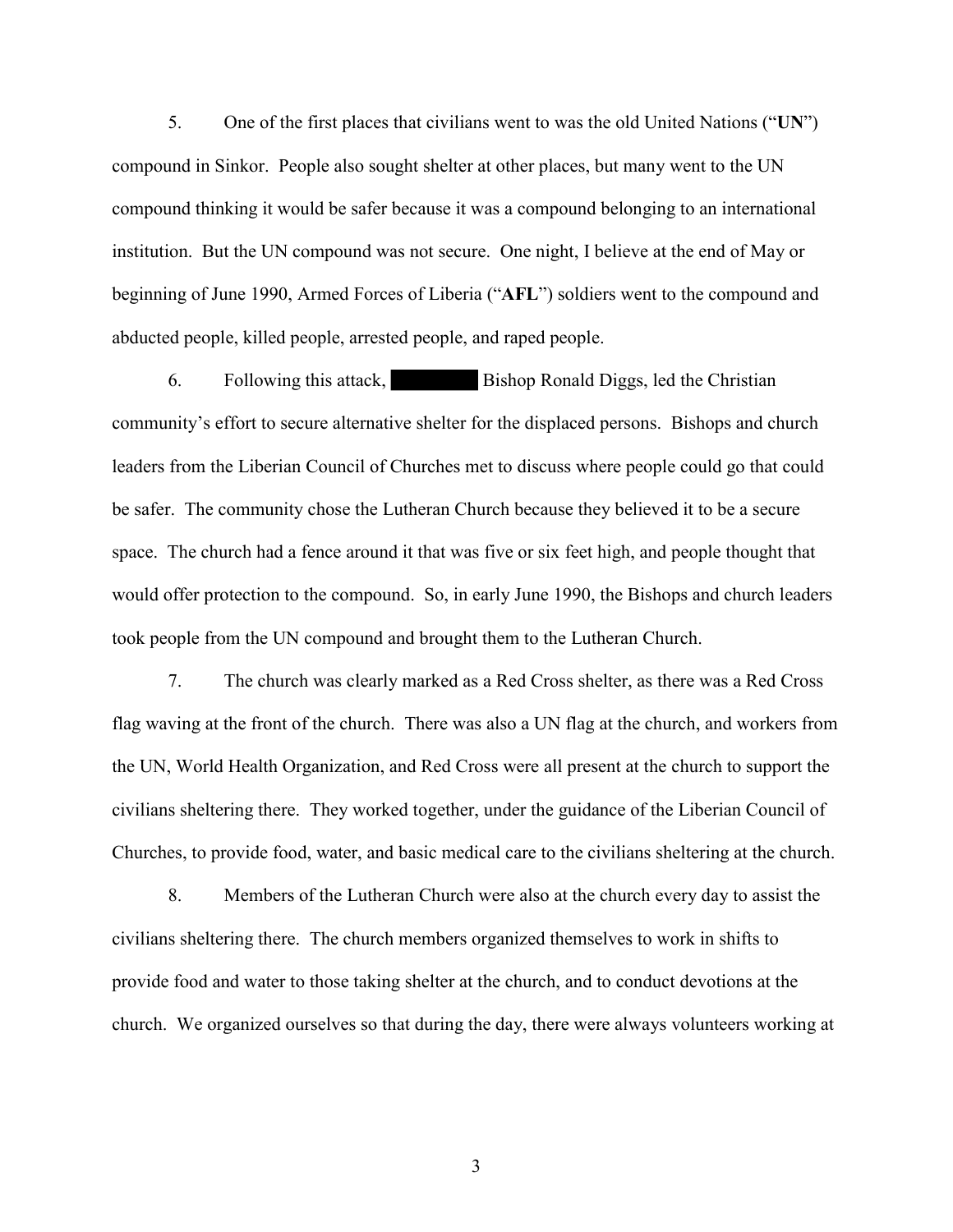the church. I volunteered at the church every day. We received food donations from church members and from other organizations.

9. There was a registration office at the front gate, and church members would register families that came into the church compound. There was also a clinic on the premises to provide basic first aid to the people sheltering at the church.

10. After the initial group of people came to the Lutheran Church from the UN compound, other civilians in Monrovia also began going to the church, seeking shelter. I would estimate that in June 1990, there were more than 500 people seeking shelter at the church. The numbers kept swelling and swelling and swelling so that the church could no longer accommodate people.

11. The people seeking shelter at the church came from all over Monrovia and the suburbs, but most people were originally from Nimba county. It was mostly Manos and Gios from Nimba county who wanted protection. There was a large mix of genders and ages at the church; there were old men and women, middle age people, younger people, children, babies, and babies' mothers. All of them were there because they wanted to seek refuge at the church.

12. I never saw or heard of any rebel activity at the church. And I never saw any weapons at the church. The entrance and exits to the church had a security check to make sure that everyone entering the church did not have weapons. No knives, weapons, or ammunition were allowed in the church.

13. Because of the UN and Red Cross flags, the humanitarian workers, and the large number of civilians of all ages who were living there, it was very clear that the Lutheran Church was serving as a shelter for displaced people. It was no secret that civilians were seeking shelter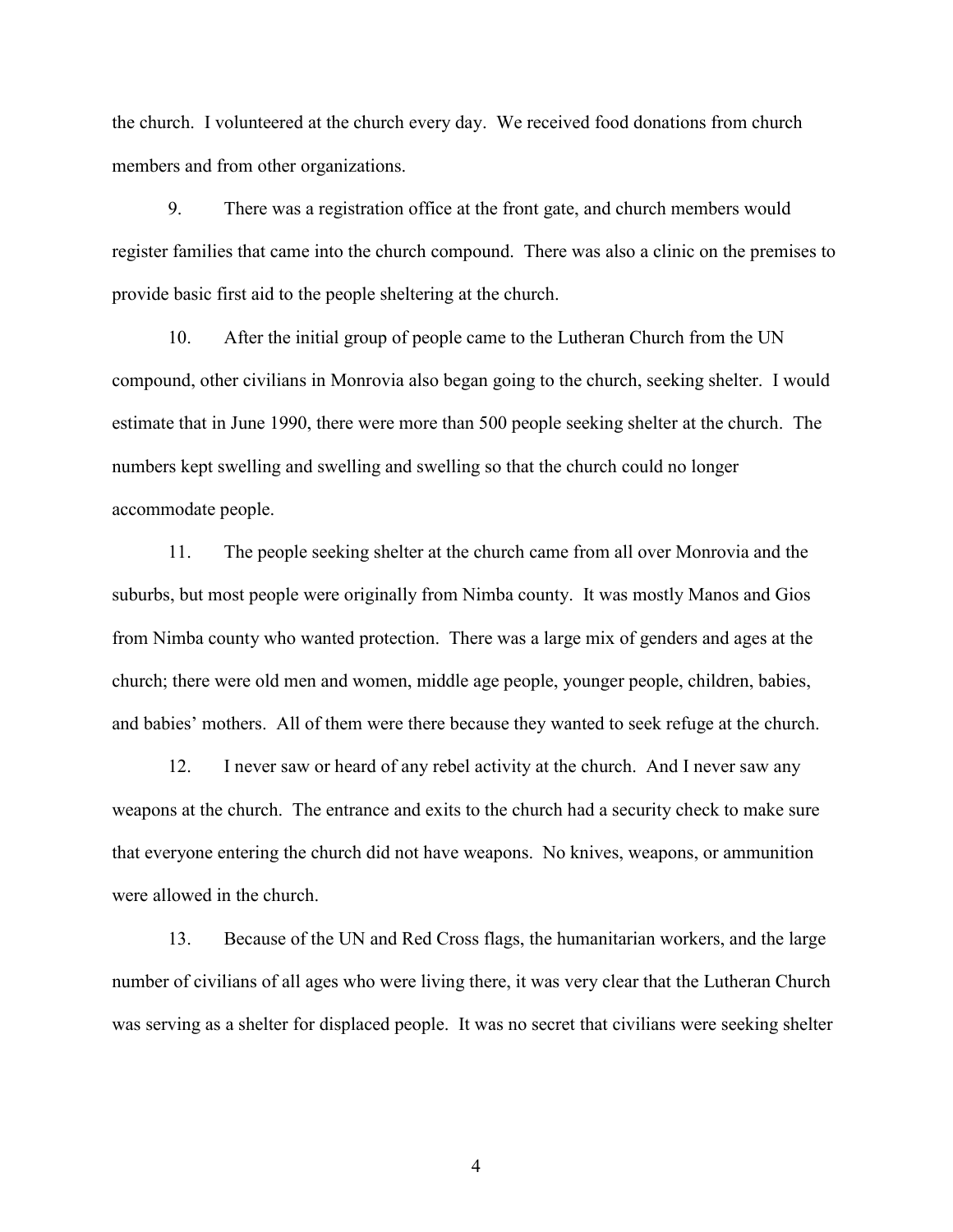at the church; everyone who went by the church could see that people were staying at the church because they needed protection.

14. During this time, the Lutheran Church was also still serving as a place of worship. We held devotions every morning and evening services every night before people went to sleep. The daily prayer services were held to spiritually heal the wounds of the people, to encourage them, and to give them hope that God would stand with them and rescue them from danger. People would also sing and give praise and ask God for grace, mercy, and protection. We also held a general worship service on Sundays.

15. The Lutheran Church is located on Tubman Boulevard which is a main road leading out of Monrovia. While at the Lutheran Church, I often saw military vehicles and AFL soldiers drive in front of the church. Sometimes they would shout threats as they drove by.

#### **III. The Attack on the Lutheran Bishop's Compound**

16. During this time, I lived on the Lutheran Bishop's Compound in Sinkor, Monrovia, between 12th and 13th Street. The compound was a few blocks from the Lutheran Church, towards the beach. There were about 300 of us residing on the Compound. There was a guest house on the compound **Example 2.** Before the war, the guesthouse was used to accommodate people who came to the church from afar—from rural parts of Monrovia and from abroad—and to generate income for the church. But during the war, many church members from all over Monrovia and rural parts of Liberia came to the compound to seek refuge there.

17. On July 29, 1990, at around 11:00 a.m. or 12:00 p.m., I was attending the Sunday worship service at the Bishop's Compound. Immediately after the pastor gave a benediction, someone tapped me and said to look behind me because soldiers were coming. I turned around,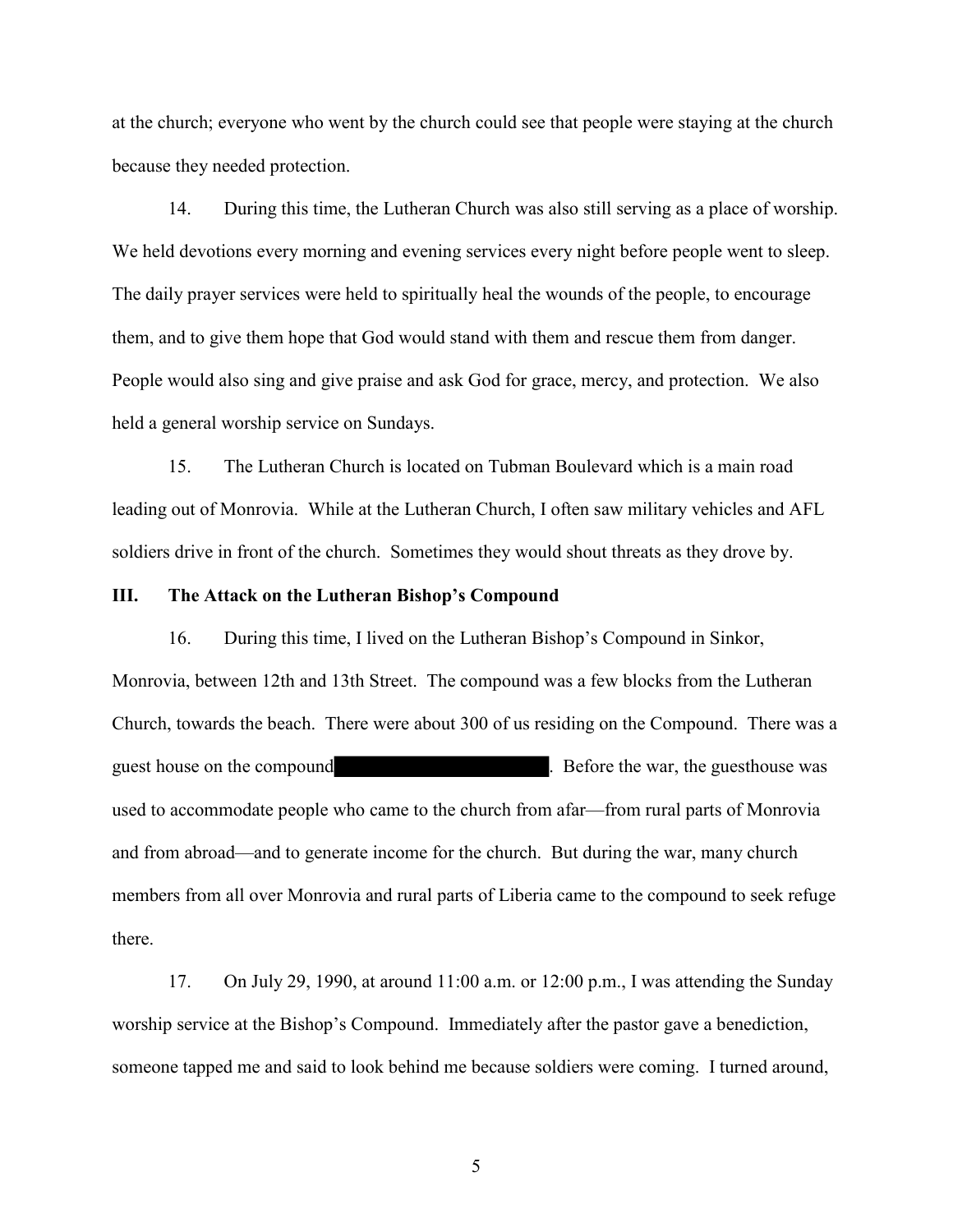and from where I was in the chapel on the second floor, I could see the Compound was surrounded by soldiers from the AFL. The soldiers surrounded the Compound and barricaded it, blocking it from the side of the ocean, and at the 13th and 12th Street entrances.

18. More than twenty soldiers entered the Compound. They were armed, and most were wearing olive green uniforms, embroidered with the letters AFL on one upper arm and had on combat boots. Some also had traditional charms hanging on them. The commander of the raid wore a shirt and vest with no sleeves, jean trousers, and had one foot in a military combat boot and another in a bathroom slipper. He also had a rope tied around his head that was decorated with three *gamo*, which are seashells used in Liberia for traditional purposes, including as charms for protection and for decorating warriors' traditional garments to instill fear in ordinary people and indicate danger. The man moved furiously up and down the courtyard. I did not know his name, but people told me that he was Tilley, a notorious man in the AFL.

19. We kept worshiping and as we were singing the last song, the soldiers entered the compound. One spoke very loudly saying, "Jesus will save you today! All men come outside, come downstairs." Then the soldiers began to advance to the building where we were attending church services on the second floor.

20. When I was still in the chapel, I heard gunfire in the stairwell where the soldiers had gone. When I left the chapel to leave the building, I passed the dead body of a young girl on the stairs. It was very frightening to see, because it made me fear that I would be killed just as she was. The girl was the adopted daughter of Bette McCrandall, who was the secretary to the office of the Bishop. I heard from other people who were in the stairwell that she got into an argument with one of the AFL soldiers and raised her hand to slap him, and in response, he shot her.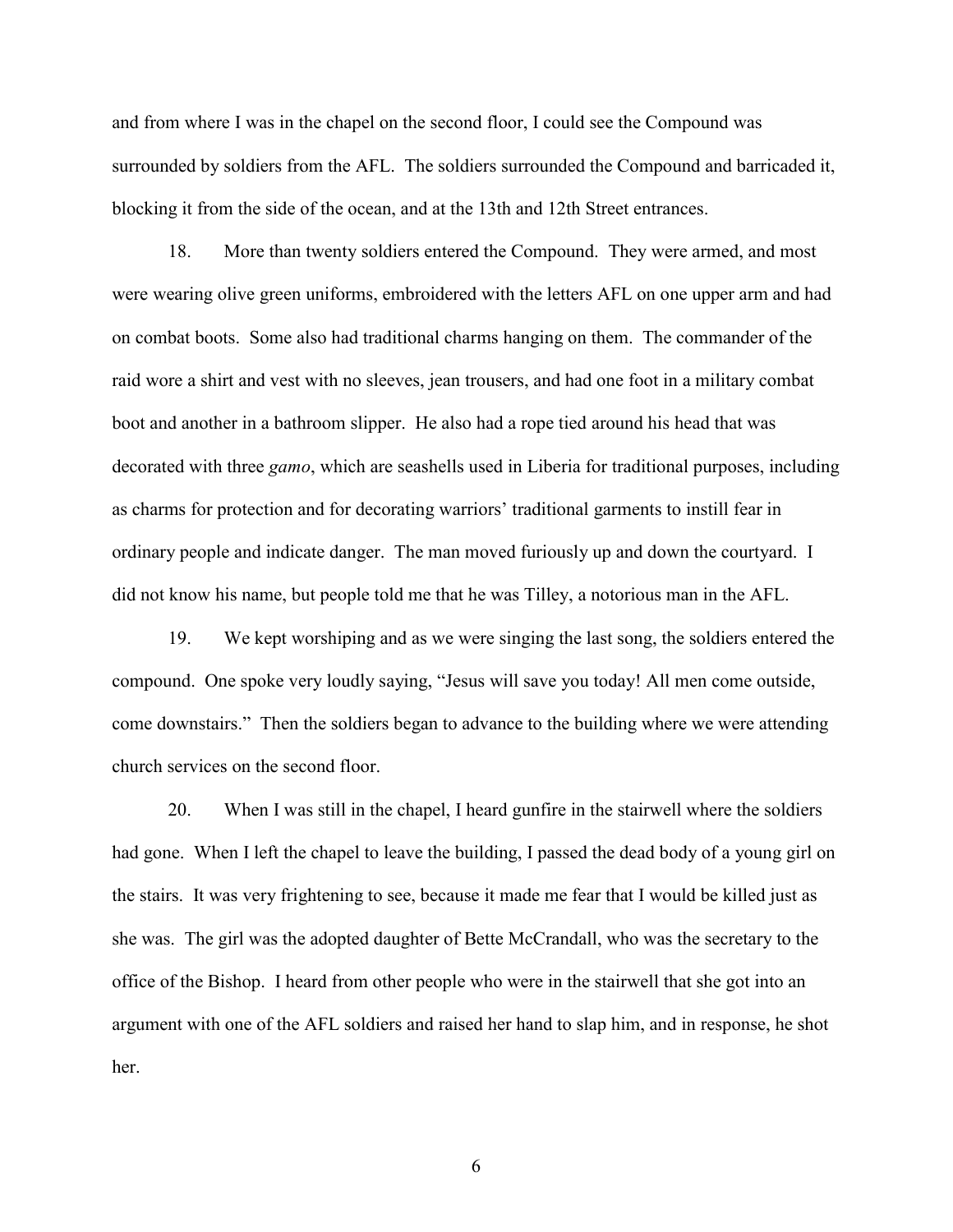21. As the men exited the building where the church services were happening, the AFL soldiers began grabbing people and putting them in cars. They then drove off with people, taking them to unknown destinations. The soldiers also looted the compound, taking food, clothing, money, typewriters, vehicles, and anything else they could find.

22. One of the people they took was Pastor Joseph Allison, the lead pastor at the Lutheran Church. He was released later that day and was told to take his things from the compound and then leave. I was still at the compound when he returned and saw him collect his things and then leave to find another place to seek refuge. But most other people who were taken from the compound were never seen again.

23. The soldiers took James Forkpah, who was the acting director of the Liberian National Police. James went to the soldiers when they arrived, thinking he could restore calm, but the soldiers took him and forced him into a car. His wife, then rushed in and began begging to release her husband, but they ignored her and drove away with James. About an hour later, the soldiers returned and asked where is the lady who was crying for her husband. The soldiers then forced her into a vehicle, leaving her children unattended. I have not seen either James or his wife, since that day.

24. After I left the building where the church services were happening, a soldier grabbed me by the shirt and dragged me into the courtyard. I remember trembling with fear, thinking that I would be executed. But one of the other soldiers recognized me and came to my rescue. He stood between me and the other soldier, pushed us apart, and asked me if I knew him. I was afraid, so I said that I didn't know where I knew him from. The soldier then instructed the one who had grabbed me to leave me alone, saying that I was a good man who had treated him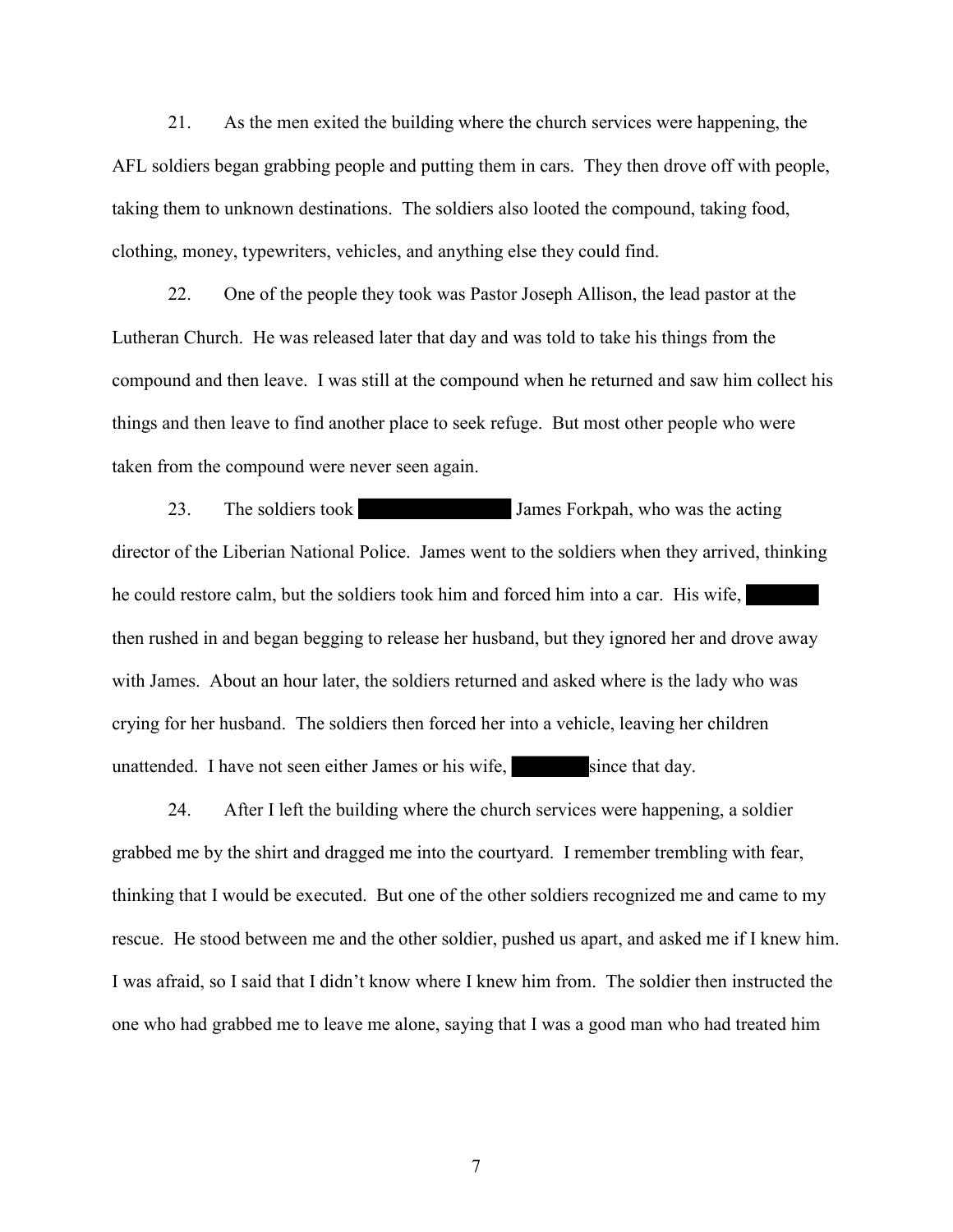well in the past. The soldier who recognized me then took me to where a group of older people and foreigners were sheltering and told me to stay there and not leave.

25. I remained there until around 5:00pm. At that point, a man came to the compound and introduced himself as the commander of the Special Anti-Terrorist Unit ("**SATU**") but did not give his name. He placed two of his soldiers at the entrance to the compound and told them to guard the compound and not let anyone else in, as we had been hurt in the attack that morning. Then the commander left, leaving his two soldiers to guard the compound.

#### **IV. The Lutheran Church Massacre**

26. After the SATU commander left, we remained at the Bishop's Compound, very fearful. Around 7:00pm that night, those of us left at the compound gathered in the conference hall with our mattresses. We planned to sleep there that night, as we were fearful of being attacked again. We held devotion together, and then we went to sleep.

27. At around 10:00 p.m. or 11:00 p.m. that night, while we were asleep, I heard heavy shooting. I could not tell what direction it was coming from. Because we were all still terrified from what happened earlier that day, none of us made any attempt to go outside and see what was happening. Instead, we remained where we were and prayed that we would stay safe that night, that nobody would come back to attack us.

28. Early the next morning, someone came to the Bishop's Compound and told us that there had been a massacre at the church, and that some survivors were still there.

29. Bette McCrandall told me to stay at the compound while she went to the embassy. I did walk to the church but didn't dare enter, as I remained fearful. From outside the perimeter, I could see dead bodies all around the church, hanging from the balcony of the school and scattered in the yard and courtyard.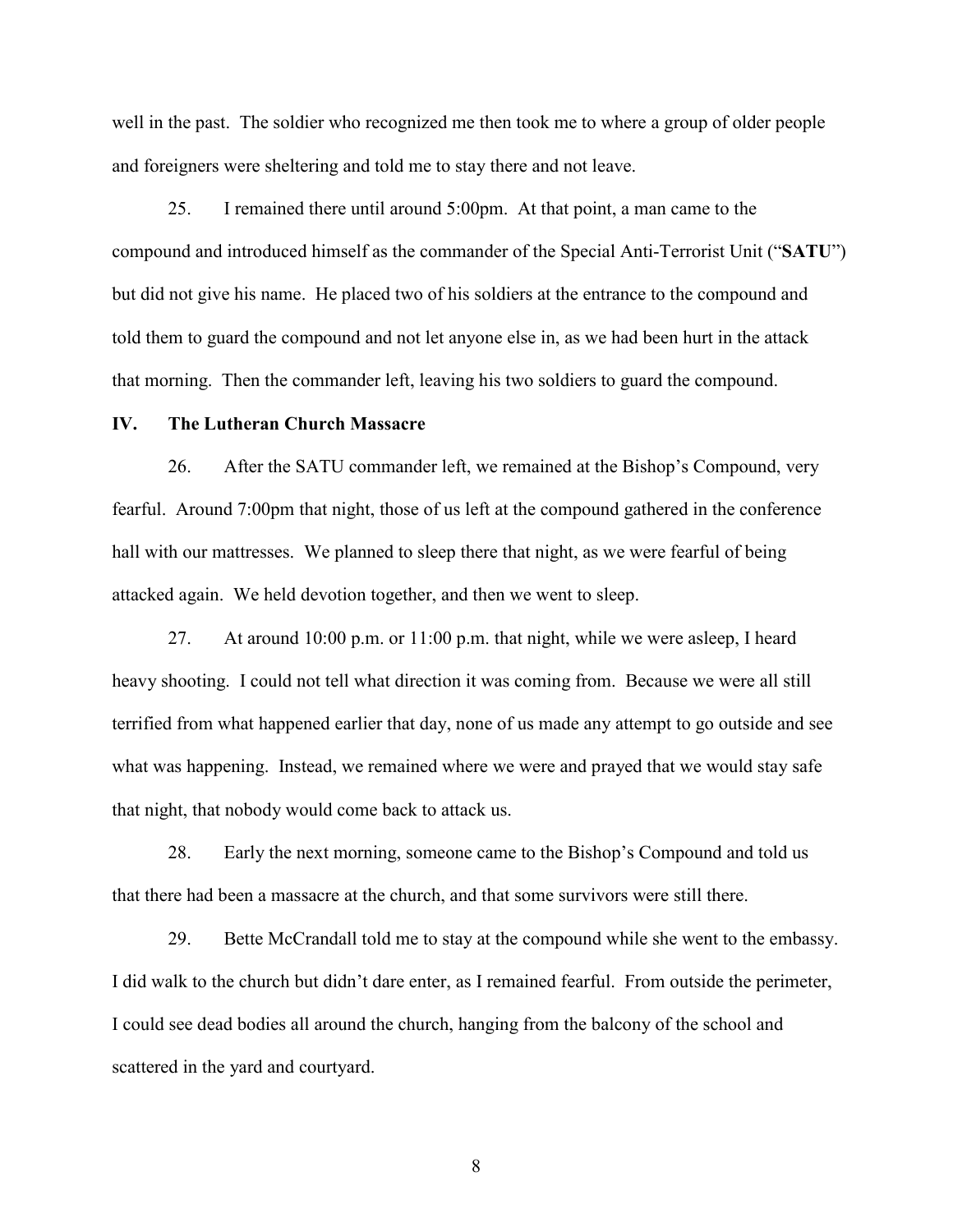30. I later learned that one of the people killed in the church was Pastor Nyumah Tayee, who usually stayed at the Bishop's Compound. On the morning of July 29, Pastor Allison had sent Pastor Tayee to lead the regular Sunday worship service at the Lutheran Church. Pastor Tayee normally would have returned to the Bishop's Compound after leading worship services. But he did not return on July 29, maybe because he heard about the attack that was happening at the Bishop's Compound and was too afraid to return. Pastor Tayee was at the Lutheran Church the night of July 29, and he was killed in the attack on the church.

31. Because I was not at the Lutheran Church when it was attacked, I cannot say who was responsible for the massacre. But I do know that AFL soldiers controlled the area around the Lutheran Church in late July 1990. The frontline with the NPFL rebels was around the James Spriggs-Payne Airfield—the rebels could not advance beyond the airfield into Monrovia, and the AFL could not advance beyond the airfield out of Monrovia. The airfield was like a buffer zone. On the other side of Monrovia, Prince Johnson's forces were only on Bushrod Island and beyond, far from the Lutheran Church. I knew where the front lines were because they were widely reported on the radio, in particular by the BBC World Service. On the night of July 29, only AFL soldiers could have operated freely from the Spriggs-Payne Airfield to Bushrod Island, an area which included the Lutheran Church and its surroundings, as rebels were not present and there was a curfew out for civilians.

#### **V. After the Lutheran Church Massacre**

32. I left Monrovia in mid-September 1990 and returned back to Monrovia in 1991. Before I left, the Lutheran Church was still in disarray. But by the time I returned in 1991, the church was under reconstruction. I understand that efforts to rebuild the church began around October or November 1990, after the Economic Community of West African States Monitoring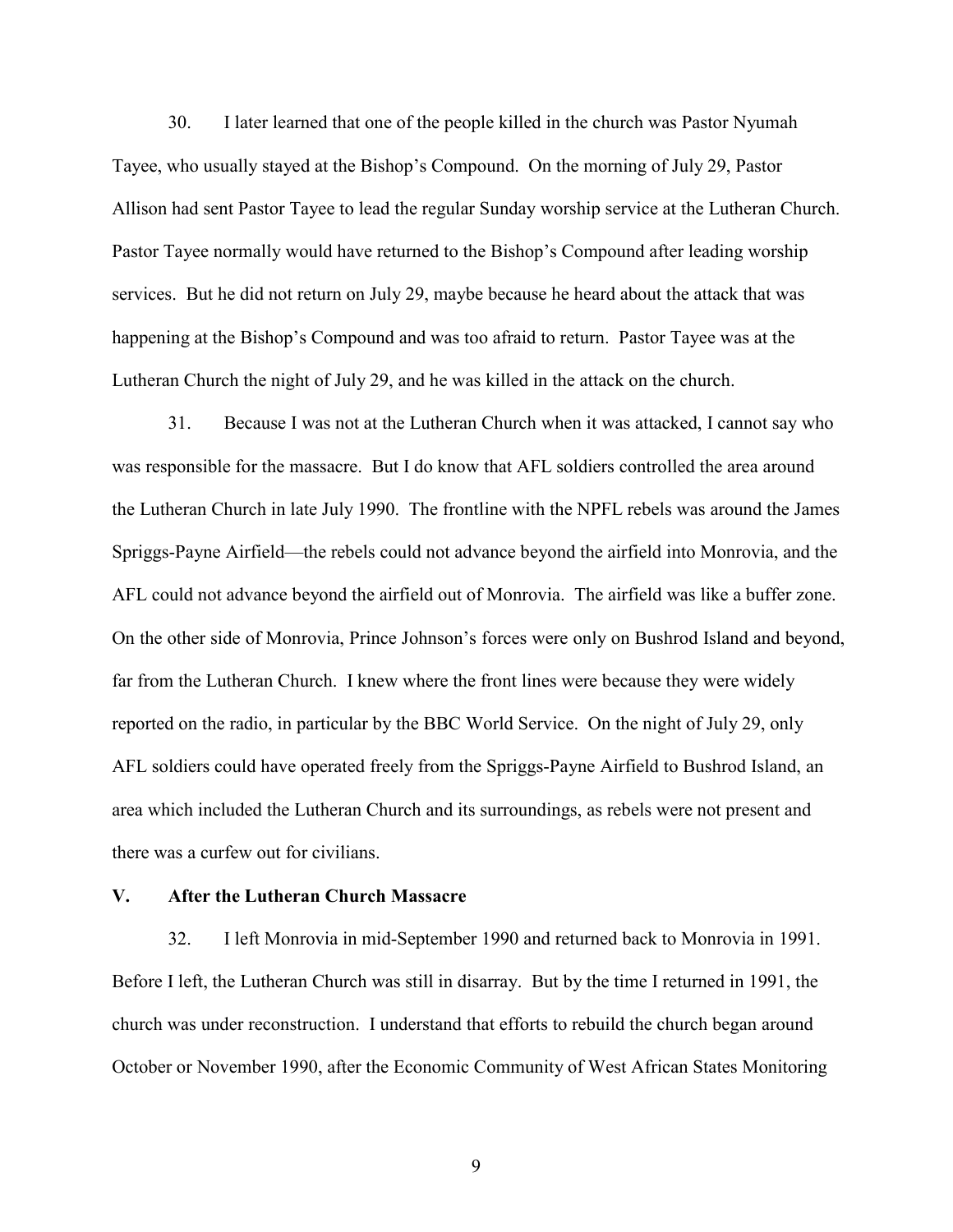Group ("**ECOMOG**") forces took control of Monrovia and restored security. Church members began cleaning and rebuilding the church, cleaning the yard, fixing broken pews, and burying the dead. The church finally re-opened for worship in March 1992.

33. Most massacre victims were buried at the church. There are two mass graves located at the church, both marked with a star. But some victims from the massacre were also buried at the beach, because the church compound was not large enough to bury all the bodies from the massacre. Church members had to take some of the remains to the beach and bury them there.

34. Each year, the Lutheran Church holds a memorial service to commemorate the anniversary of the massacre and to respect those who died. It is organized by the Liberian Council of Churches and the Lutheran Church. We lay wreaths and flowers on the graves of those who died. The service is attended by government officials and members of international bodies, NGOs, and the church. It is an important service to hold each year, because the massacre had such a strong impact on the families who lost their loved ones, and on the community of the Lutheran Church. While the massacre happened more than 30 years ago, the story is still told, and it will always be told. People who survived the massacre or lost their families at the church will always be reminded about what happened there. The pain and hurt from the massacre will continue to be felt, both by individuals and by the institution of the Lutheran Church in Liberia, which is still trying to recover.

35. The Lutheran Church massacre left a scar on the minds of many people in Monrovia. The scar is still on our minds, and it will be there for many years. Because of the massacre, many people were separated from their families. Some people fled Liberia and are still outside the country, out of a fear that Liberia is not a safe place for them to return. The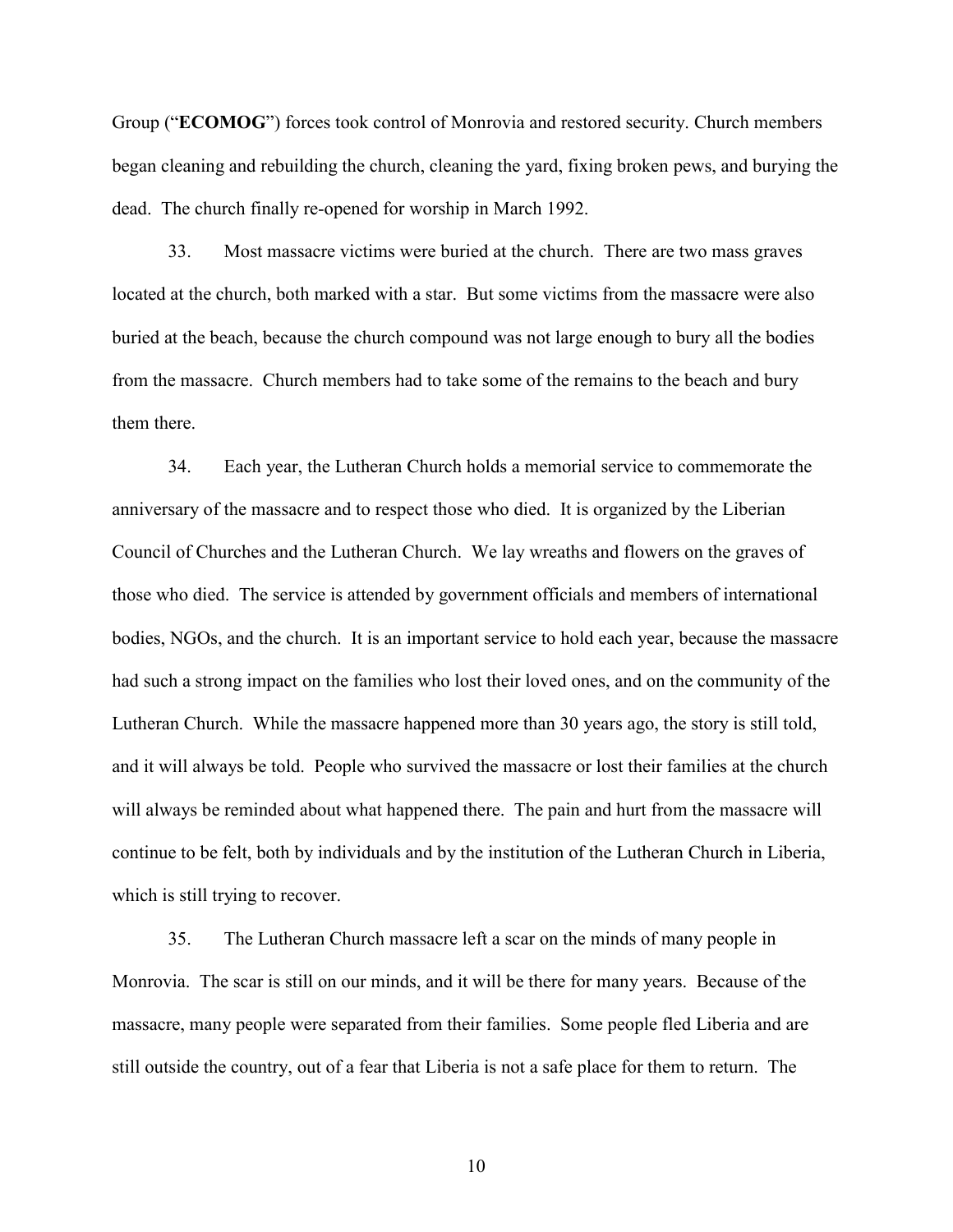Lutheran Church has lost many members because they fear that Liberia is no longer safe. That separation brings a lot of pain, agony, and hurt into our hearts.

36. The massacre also brought about separation for those who lost their family members. I suffer the pain of lost family members,

.

I and their children were never able to see them again. I still grieve for what happened to my family members. It was senseless and meaningless. I still feel those scars from separation, hurt, and damage. It causes me deep pain. And I can imagine that the people who lost loved ones in the massacre at the Lutheran Church feel similarly. I know there are some church members who lost their wife and children in the massacre. Whenever they enter the church compound, they see the star that marks the grave where their wife and children lie, and they are reminded of their loss. They must experience so much grief, as they are constantly reminded of the massacre and their loss.

37. Since the massacre and the civil wars in Liberia, there has been no true reconciliation between individuals, institutions, and tribesmen. Even though the Truth and Reconciliation Commission was established, it did not bring true truth, justice, and reconciliation to people in Liberia because its recommendations were not fully implemented. Liberia still has not recovered from the harms suffered during the civil war.

\* \* \*